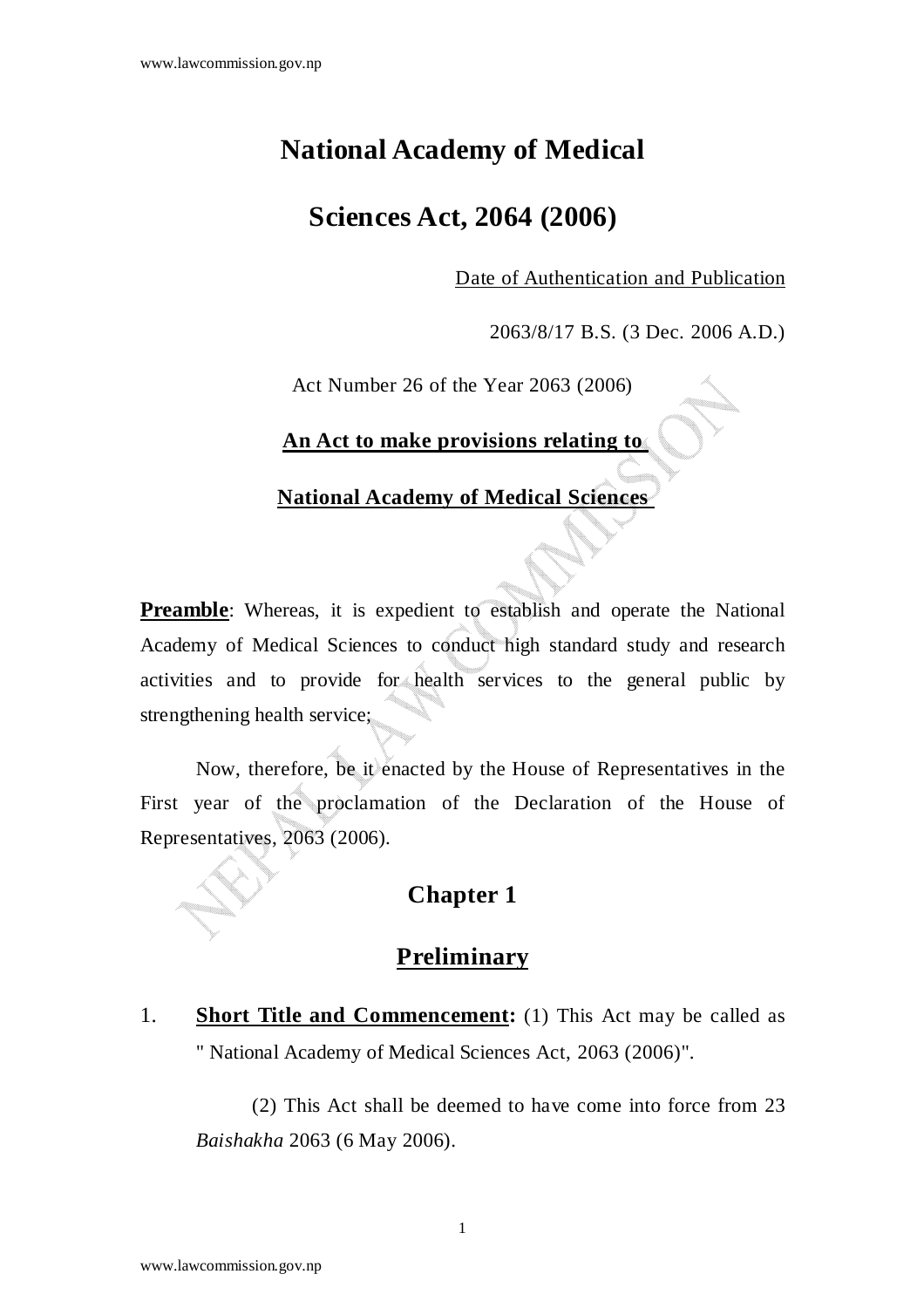- 2. **Definitions**: Unless the subject or the context otherwise requires, in this Act: –
	- (a) "Academy" means the National Academy of Medical Sciences established pursuant to Section 3.
	- (b) "Senate" means Senate of the Academy as referred to in Section 7.
	- (c) "Academic Council" means the Academic Council as referred to in Section 9.
	- (d) "Executive Council" means the Executive Council as referred to in Section 11.
	- (e) "Service Commission" means the Service Commission as referred to in Section 13.
	- (f) "Hospital" means the Bir Hospital established pursuant to Section 14.
	- (g) "Chancellor" means the Chancellor as referred to in Section 16.
	- (h) "Pro-Chancellor" means the Pro-Chancellor as referred to in Section 17.
		- (i) "Vice Chancellor" means the Vice Chancellor as referred to in Section 18.
		- (j) "Rector" means the Rector as referred to in Section 19.
		- (k) "Registrar" means the Registrar as referred to in Section 19.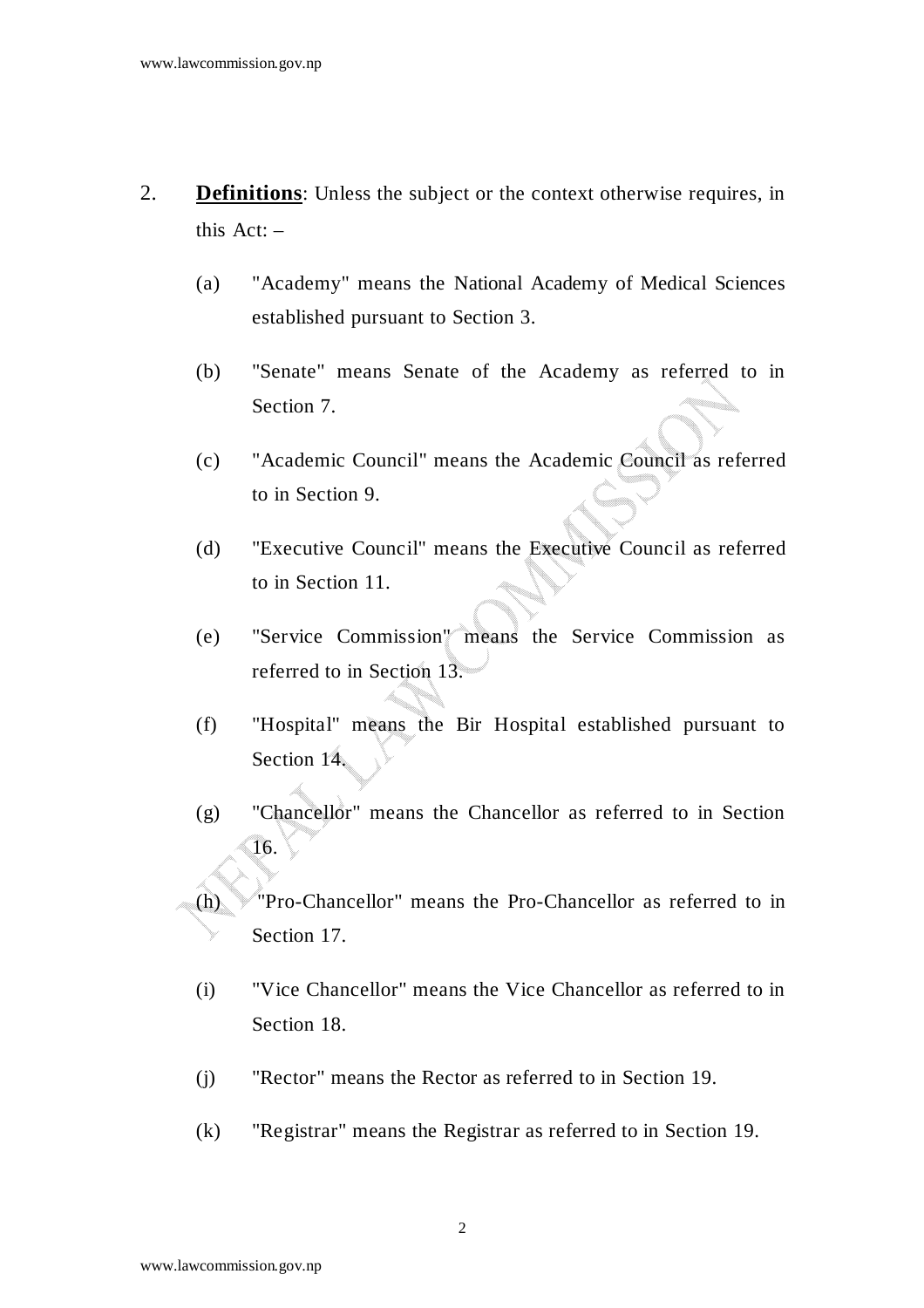- (l) "Dean" means the Dean as referred to in Section 19.
- (m) "Director" means the Director as referred to in Section 20.
- (n) "Teacher" means a person who has the responsibility for providing education or conducting research in the Academy.
- (o) "Prescribed" or "as prescribed" means prescribed or as prescribed in the Rules framed under this Act.

#### **Chapter 2**

# **Establishment, Structure and Functions, Duties and Powers of the Academy**

3. **Establishment of the Academy**: (1) The National Academy of Medical Sciences is, hereby, established to conduct high standard study, teaching and research on the area of Medical Sciences.

 (2) The Central Office of the Academy shall be located in the *Kathmandu* valley.

 (3) The Academy shall be known as National Academy of Medical Sciences in English language.

4. **Academy to be Autonomous Corporate Body**: (1) The Academy shall be an autonomous corporate body with perceptual succession.

 (2) The Academy shall have a separate seal of its own for all of its business.

 (3) The Academy may, like an individual, acquire, use, sell or otherwise dispose of movable and immovable property.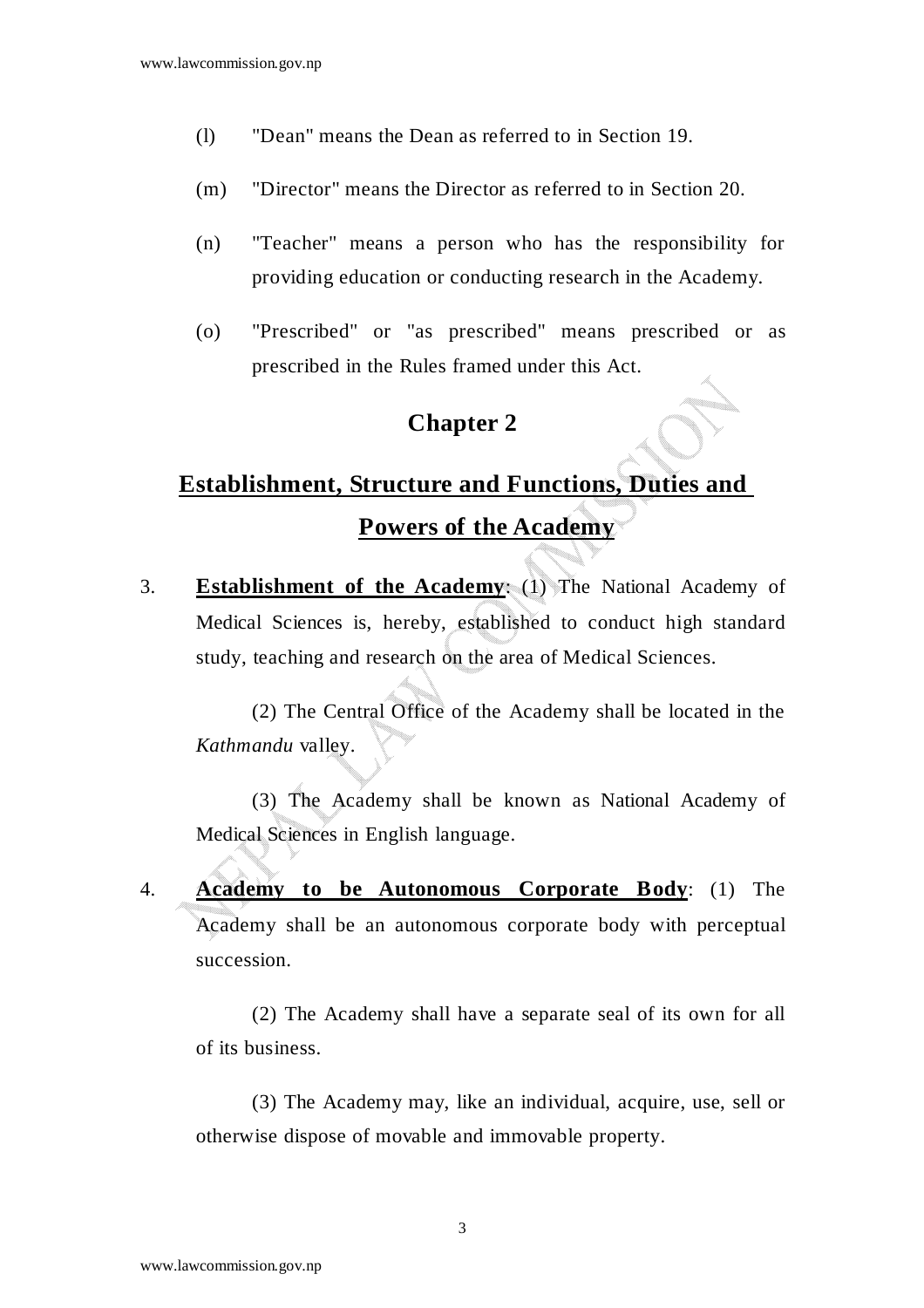(4) The Academy may, like an individual, sue and may be sued in the same name.

- 5. **Structure of the Academy**: The organization of the Academy shall be as follows and their collective form shall be the structure of the Academy:
	- (a) Senate,
	- (b) Academic Council,
	- (c) Executive Council,
	- (d) Service Commission,
	- (e) Hospital,
	- (f) Other bodies as prescribed.
- 6. **Functions, Duties and Powers of the Academy**: (1) The Academy shall have following Functions, Duties and Powers,-
	- (a) To carry out study, teaching, training and research in the various subjects of health,
	- (b) To provide qualitative health services,
	- (c) To conclude an agreement with National and International University, Educational Institution or Hospital for the operation of study, teaching, training and research in the various subjects of health,
	- (d) To produce skilled human resource necessary for the qualitative health services,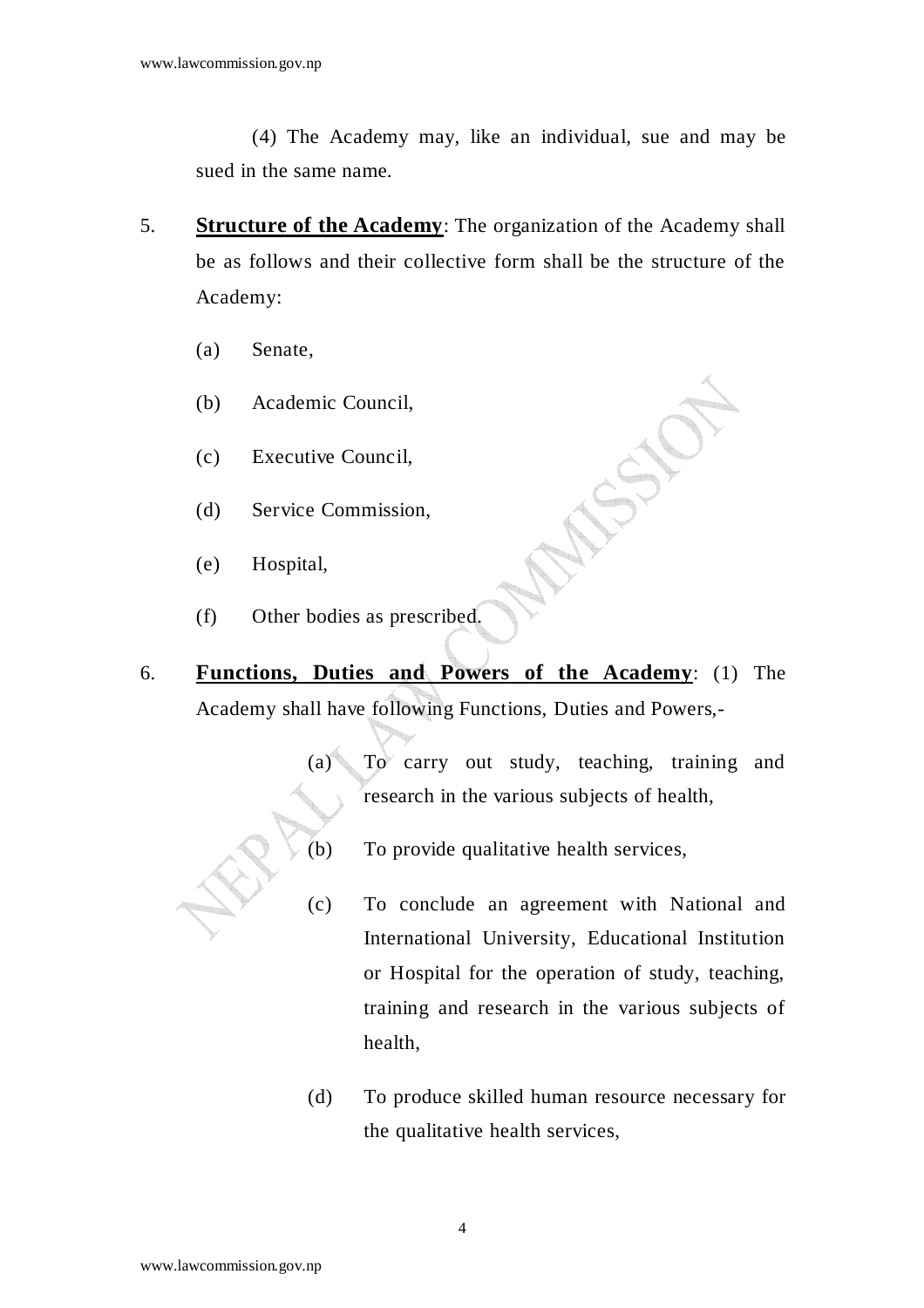- (e) To maintain co-ordination with National and International University, Hospital or Educational Institution for upgrading the quality of various programmes to be operated by the Academy,
- (f) To maintain, extend and upgrade relation with National and International University, Academy and International Institution related to Health and exchange mutual assistance,
- (g) To organise or cause to organise workshop, conference and seminar in various subjects of health,
- (h) To publish or cause to publish various books relating to Health,
- (i) To carry out or cause to carry out other functions as prescribed.

(2) The functions, duties and powers of the Academy shall be exercised and abided by through the organisation of the Academy.

## **Chapter 3**

## **Constitution, Functions, Duties and Powers of the Senate**

- 7. **Constitution of the Senate**: (1) There shall be a Senate to function as the supreme body of the Academy.
	- (2) The constitution of the Senate shall be as follows: -

| (a) | Pro-Chancellor | Chairperson |
|-----|----------------|-------------|
|-----|----------------|-------------|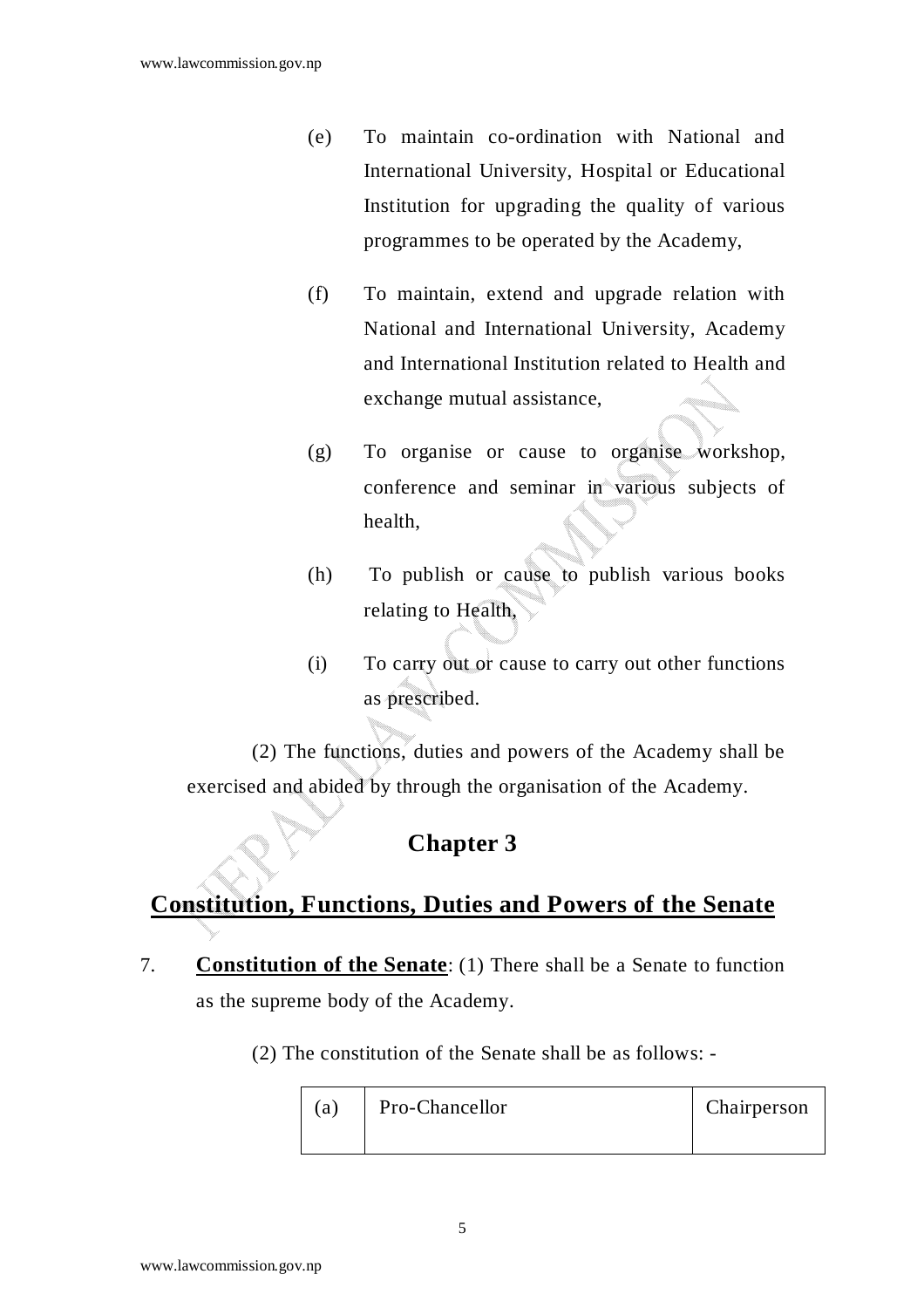| (b) | Vice-Chancellor                                                                                                                                                                 | Member |
|-----|---------------------------------------------------------------------------------------------------------------------------------------------------------------------------------|--------|
| (c) | Member,<br>National<br>Planning<br><b>Commission</b> (Looking after Health<br>sector)                                                                                           | Member |
| (d) | Two person from amongst the<br>Vice-Chancellors of Universities<br>and Academies which provide<br>higher education related to<br>Medical Sciences as nominated by<br>the Senate | Member |
| (e) | Secretary, Ministry of Health<br>and Population                                                                                                                                 | Member |
| (f) | Secretary, Ministry of Education<br>and Sports                                                                                                                                  | Member |
| (g) | Secretary, Ministry of Finance                                                                                                                                                  | Member |
| (h) | Chairperson, University<br><b>Grant Commission</b>                                                                                                                              | Member |
| (i) | Medical<br>Nepal<br>Chairperson,<br>Council                                                                                                                                     | Member |
| (i) | Chairperson, Nepal Health<br><b>Research Council</b>                                                                                                                            | Member |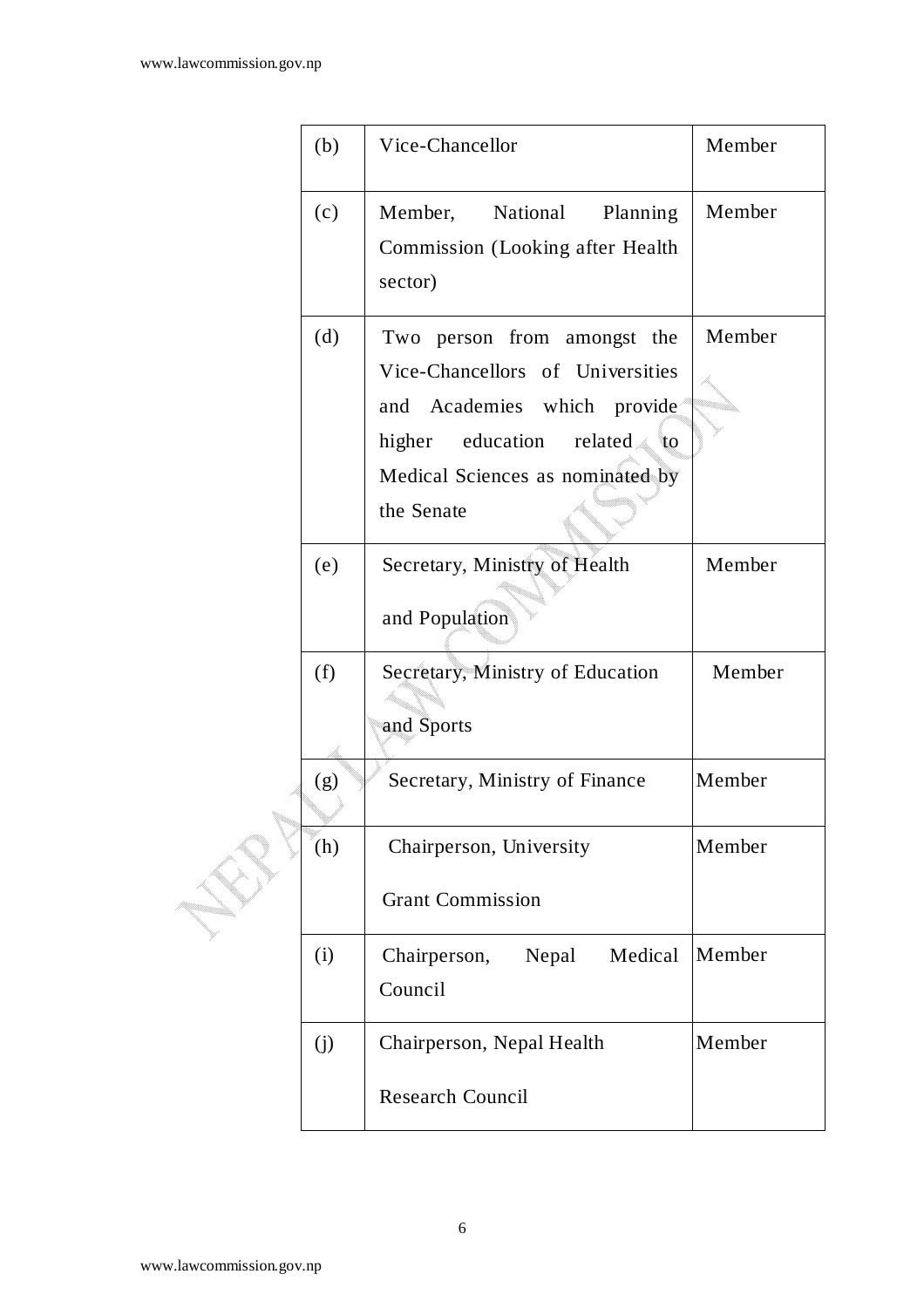| (k) | Rector                                                                                                                                                                                             | Member |
|-----|----------------------------------------------------------------------------------------------------------------------------------------------------------------------------------------------------|--------|
| (1) | Dean                                                                                                                                                                                               | Member |
| (m) | Mayor, Kathmandu Metropolitan   Member<br>City                                                                                                                                                     |        |
| (n) | persons from<br>amongst<br>Two<br>Directors<br>Medical<br><b>or</b><br>Superintendents of the Hospitals<br>which concluded an agreement<br>with Academy as nominated by the<br>Government of Nepal | Member |
| (0) | University,<br>Tribhuvan<br>Dean,<br><b>Institute of Medicine</b>                                                                                                                                  | Member |
| (p) | person<br>One<br>from<br>amongst<br>Scientists<br>of<br>Health<br>area<br>nominated by the Senate on the<br>recommendation of Academic<br>Council                                                  | Member |
| (q) | from<br>Two<br>persons<br>amongst<br>Teachers nominated by the Senate<br>on the recommendation Academic<br>Council                                                                                 | Member |
| (r) | Chief of the Nursing Institute<br>under the Academy                                                                                                                                                | Member |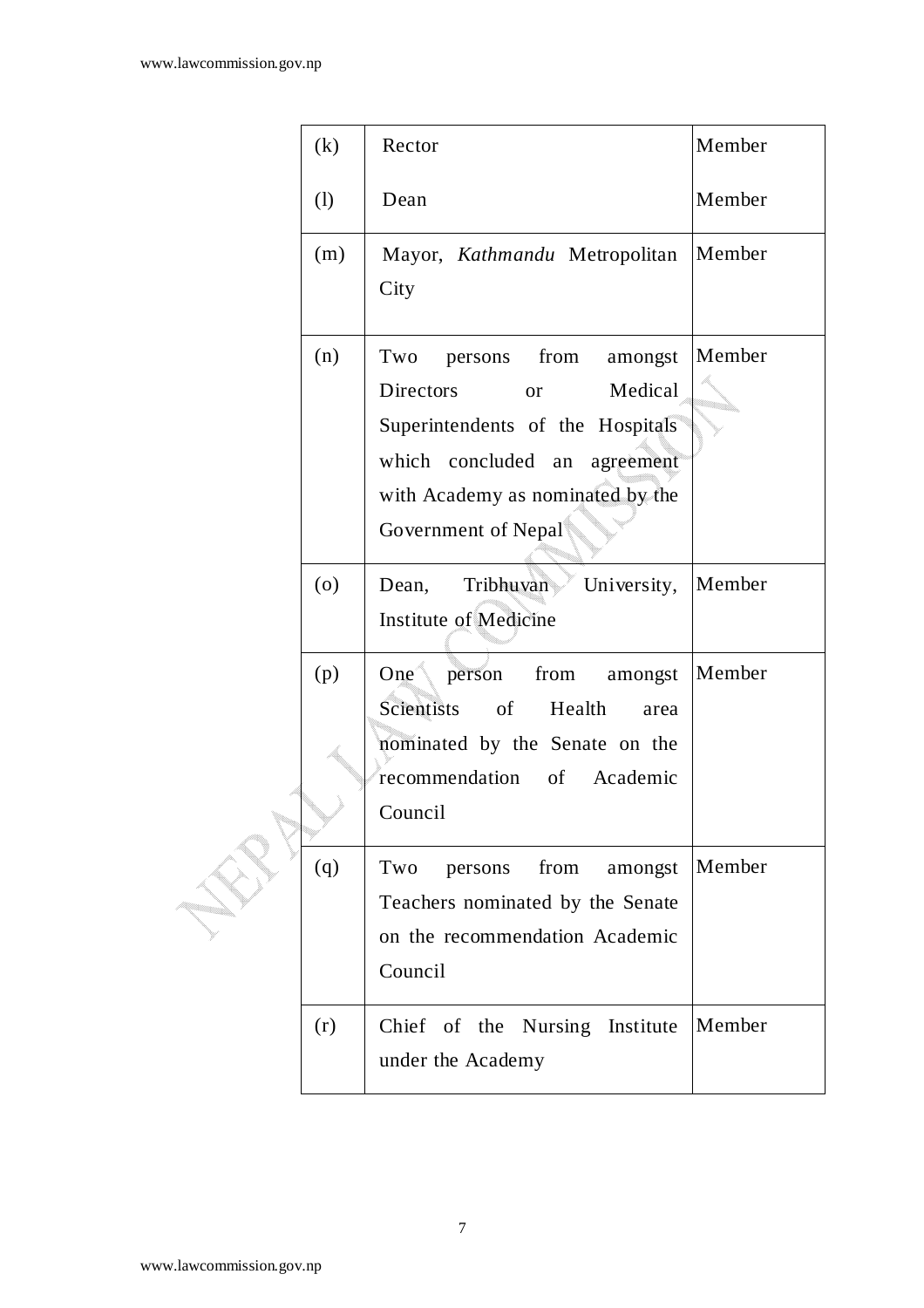| (s) | Two persons from amongst highly          | Member    |
|-----|------------------------------------------|-----------|
|     | renowned learned<br>persons<br><b>or</b> |           |
|     | Social workers including<br>the          |           |
|     | representation of female                 |           |
|     | nominated by the Government of           |           |
|     | Nepal                                    |           |
| (t) | Registrar                                | Member-   |
|     |                                          | Secretary |
|     |                                          |           |

(3) The tenure of office of the nominated members as referred to in Sub-section shall be Three years.

 (4) The Senate may invite to the person who involved in the study or research in the field of Medical Sciences to its meetings as an observer.

 (5) The procedures relating to the meetings of the Senate shall be as prescribed.

- 8. **Functions, Duties and Powers of the Senate:** The functions, duties and powers of the Senate shall be as follows:
	- (a) To approve policies, plans and programmes of the Academy,
	- (b) To approve Rules of the Academy,
	- (c) To approve annual budget of the Academy,
	- (d) To award degrees, certificates, medal and prize to the person recommended by the Academic Council,
	- (e) To approve the proposals (matters) submitted by the Academic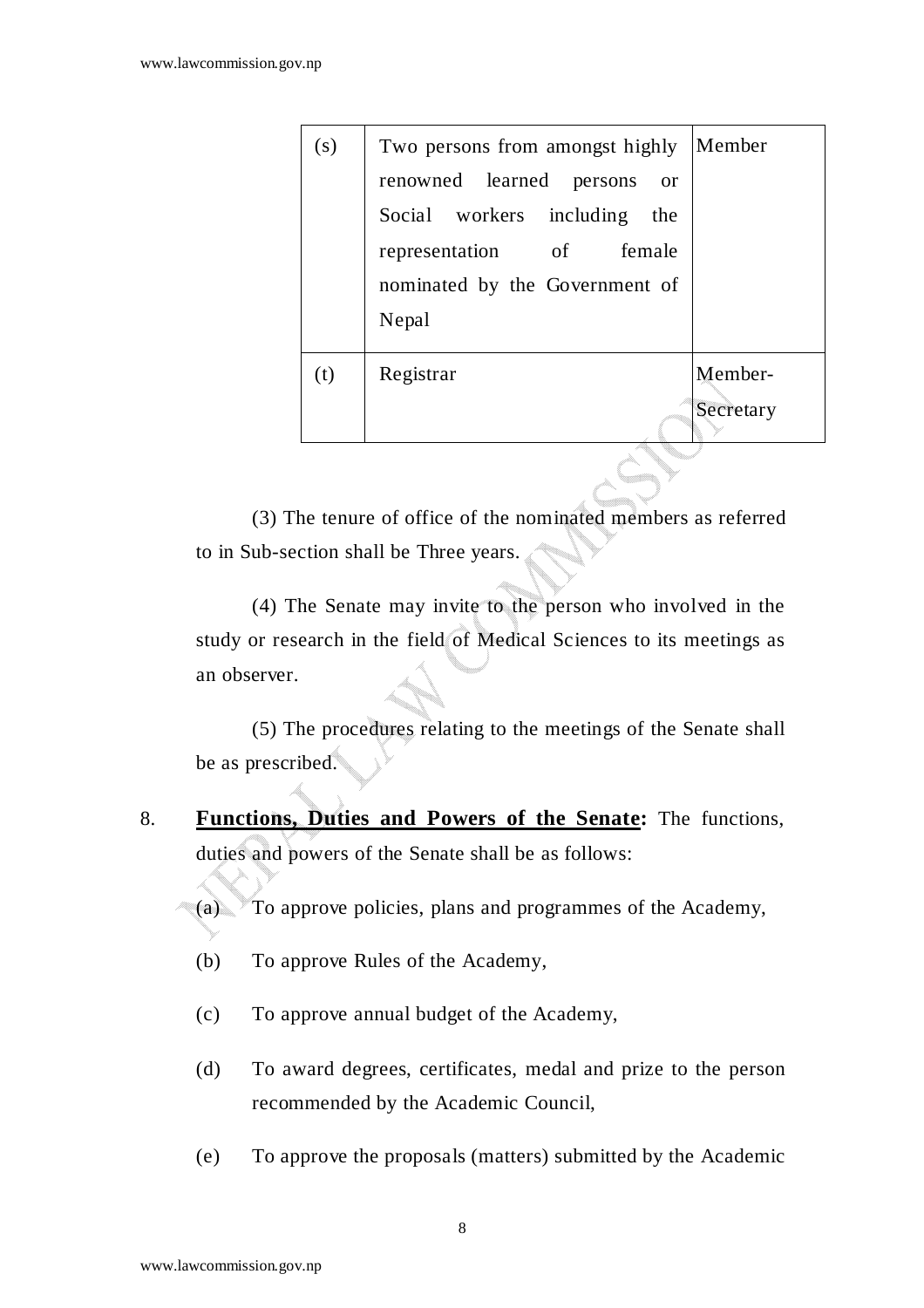Council and Executive Council,

(f) To perform other functions as may be prescribed.

## **Chapter 4**

## **Constitution, Functions, Duties and Powers**

## **of Academic Council**

9. **Constitution of Academic Council**: (1) There shall be an Academic Council to manage the educational, academic and research functions of the Academy.

(2) The Academic Council as referred to in Sub-section (1) shall be constituted as follows:

| (a) | Rector                                                                                                    | Chairperson |
|-----|-----------------------------------------------------------------------------------------------------------|-------------|
| (b) | Representative, Ministry of Health                                                                        | Member      |
|     | and Population (at least Gazetted<br>First Class)                                                         |             |
| (c) | Representative, Ministry<br>of<br>Education and Sports (at least<br><b>Gazetted First Class) Director</b> | Member      |
| (d) | persons from<br>Three<br>amongst<br>Teachers nominated by the Senate                                      | Member      |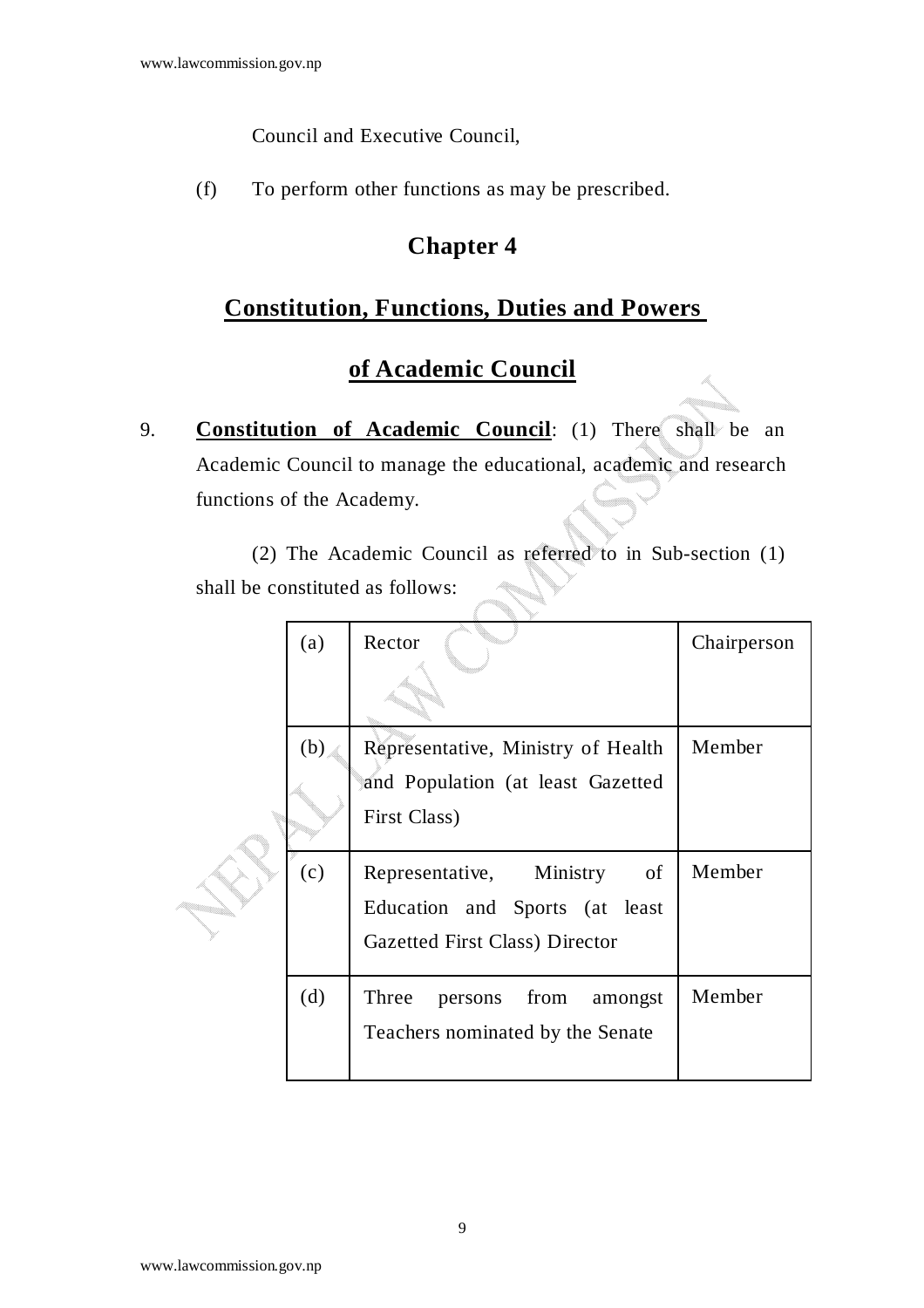| (e) | Three persons from amongst          | Member    |
|-----|-------------------------------------|-----------|
|     | Programme Coordinators<br>of        |           |
|     | various subjects as operated by the |           |
|     | Academy nominated by the Senate     |           |
|     | the<br>recommendation of<br>on      |           |
|     | Academic Council                    |           |
| (f) | Two persons representing from       | Member    |
|     | the Educational<br>amongst          |           |
|     | Institutions which are operating    |           |
|     | Masters in Medical Sciences         |           |
|     | nominated by the Senate on the      |           |
|     | recommendation of Executive         |           |
|     | Council                             |           |
| (g) | <b>Chief of Nursing Campus</b>      | Member    |
|     |                                     |           |
| (h) | Dean                                | Member-   |
|     |                                     | Secretary |
|     |                                     |           |

(3) The tenure of office of the nominated members as referred to in Sub-section (2) shall be Three years.

 (4) Procedures relating to the meetings of the Academic Council shall be as prescribed.

10. **Functions, Duties and Powers of the Academic Council**: The functions, duties and powers of the Academic Council shall be as follows:–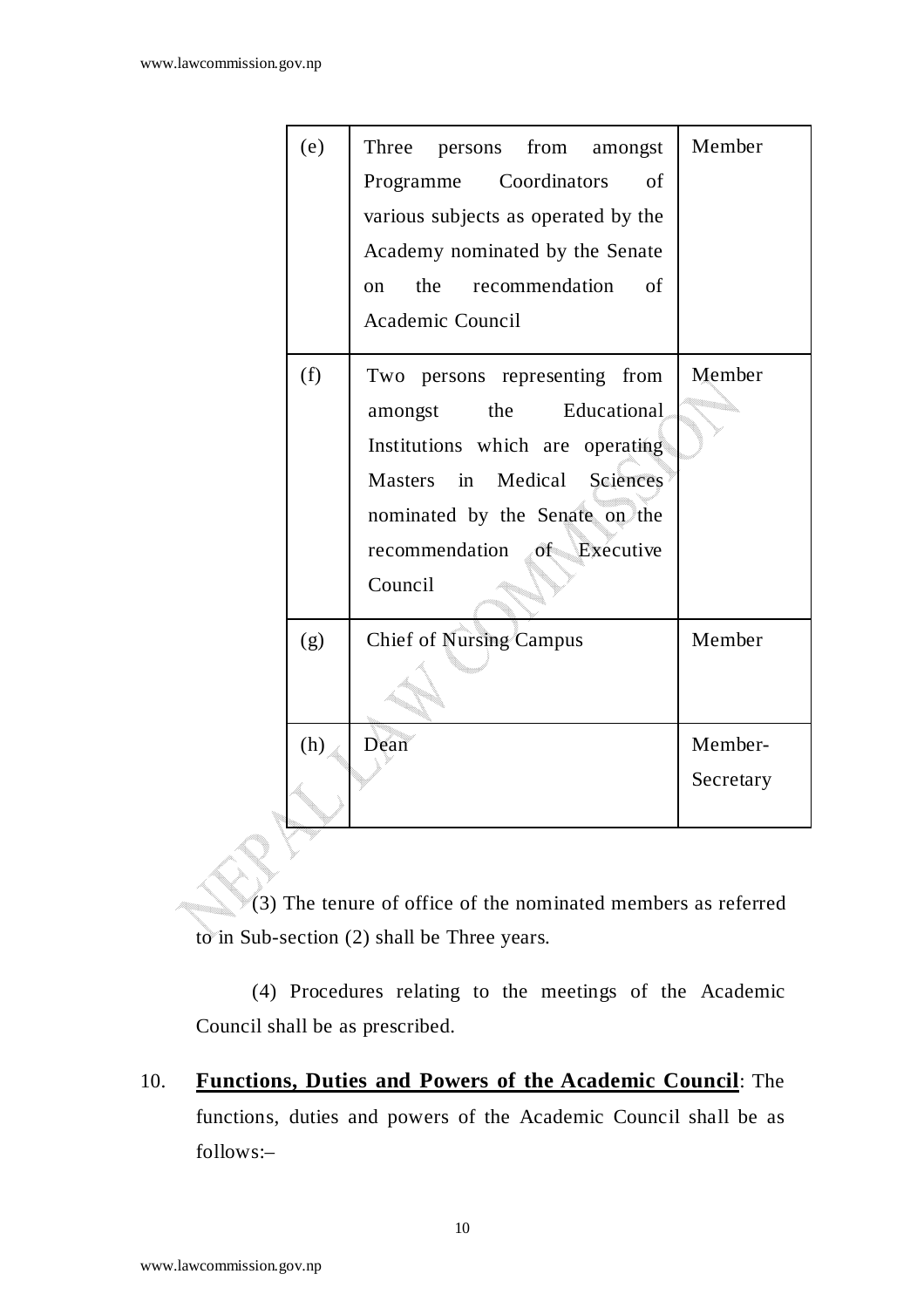- (a) To operate or cause to operate study and research programme to provide education in various subjects relating to Medical Sciences,
- (b) To determine the qualification of the Teachers necessary for the Academy,
- (c) To prepare curriculum and text books,
- (d) To select the students,
- (e) To conduct examination and publish the result,
- (f) To recommend to Senate to provide for degrees of educational qualification and certificate to the students who get success in the examination,
- (g) To recommend to Senate to provide prize and medal to the students who get success in the examination in distinction,
- (h) To recommend to Senate to provide prize, medal, honorary degrees, medal and prize to the student who contributes excellent in the Medical Sciences area,
- (i) To recommend to Senate to provide scholarship to the person or student who is excellent in study, training and research to be operated by the Academy,
- (j) To determine the fees to be charged for study, training and research,
- (k) To execute and cause to execute the decision of Senate relating to Academic Council,
- (l) To perform such other functions as prescribed.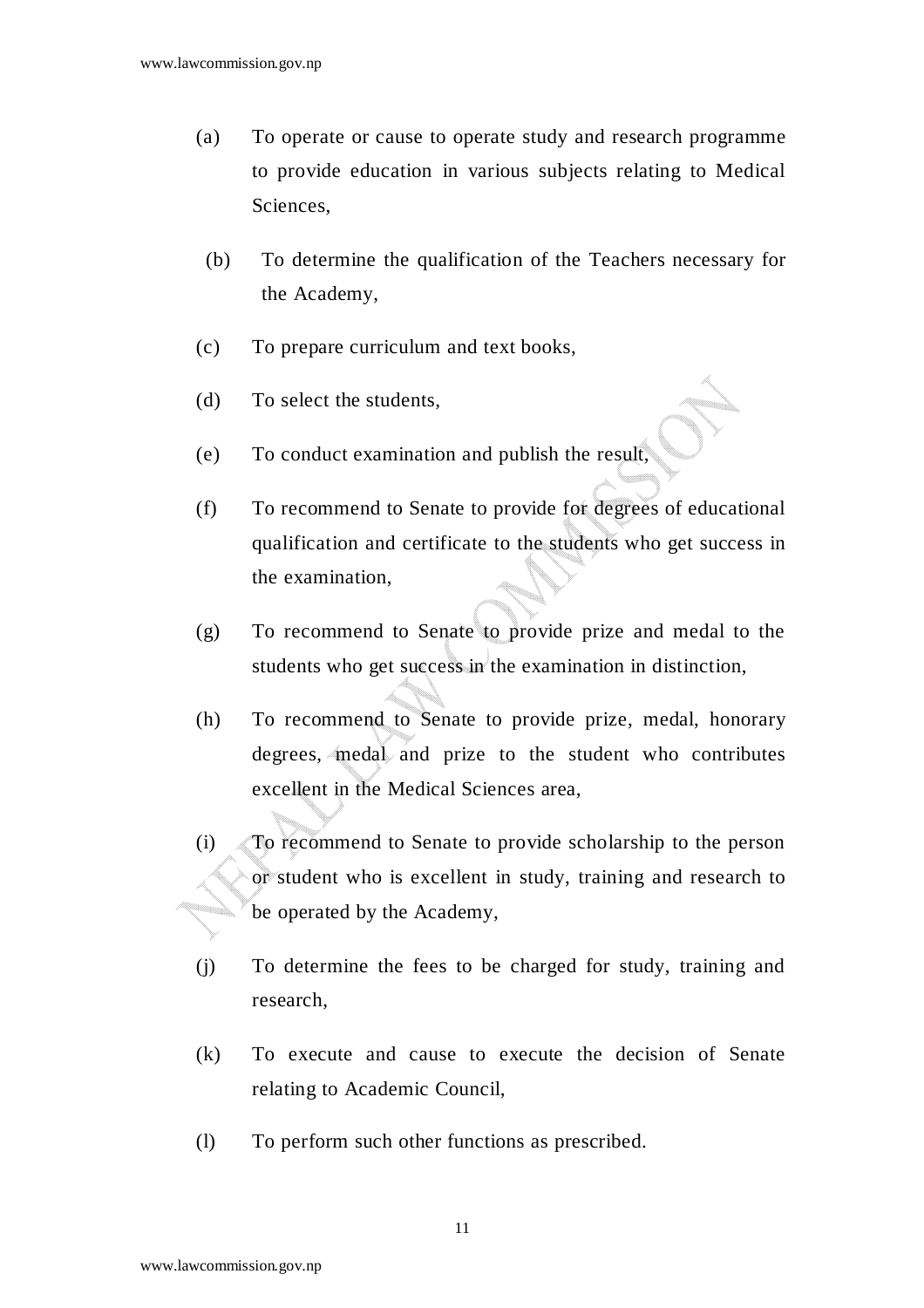#### **Chapter 5**

#### **Constitution, Functions, Duties and Powers**

#### **of Executive Council**

- 11. **Constitution of Executive Council**: (1) There shall be an Executive Council to act as the executive body of the Academy.
	- (2) The Executive Council shall be constituted as follows:

| (a) | Vice-Chancellor             | Chairperson |
|-----|-----------------------------|-------------|
| (b) | Rector                      | Member      |
| (c) | Dean                        | Member      |
| (d) | One person from amongst the | Member      |
|     | Teachers                    |             |
| (e) | Director                    | Member      |
| (f) | Registrar                   | Member-     |
|     |                             | Secretary   |

 (3) The members as referred to in Clause (d) of Sub-section (2) shall be nominated by the Pro-chancellor on the recommendation of the Vice-Chancellor.

 (4) The tenure of office of the nominated members as referred to in Sub-section (2) shall be Three years.

 (5) Procedures relating to the meetings of the Executive Council shall be as prescribed.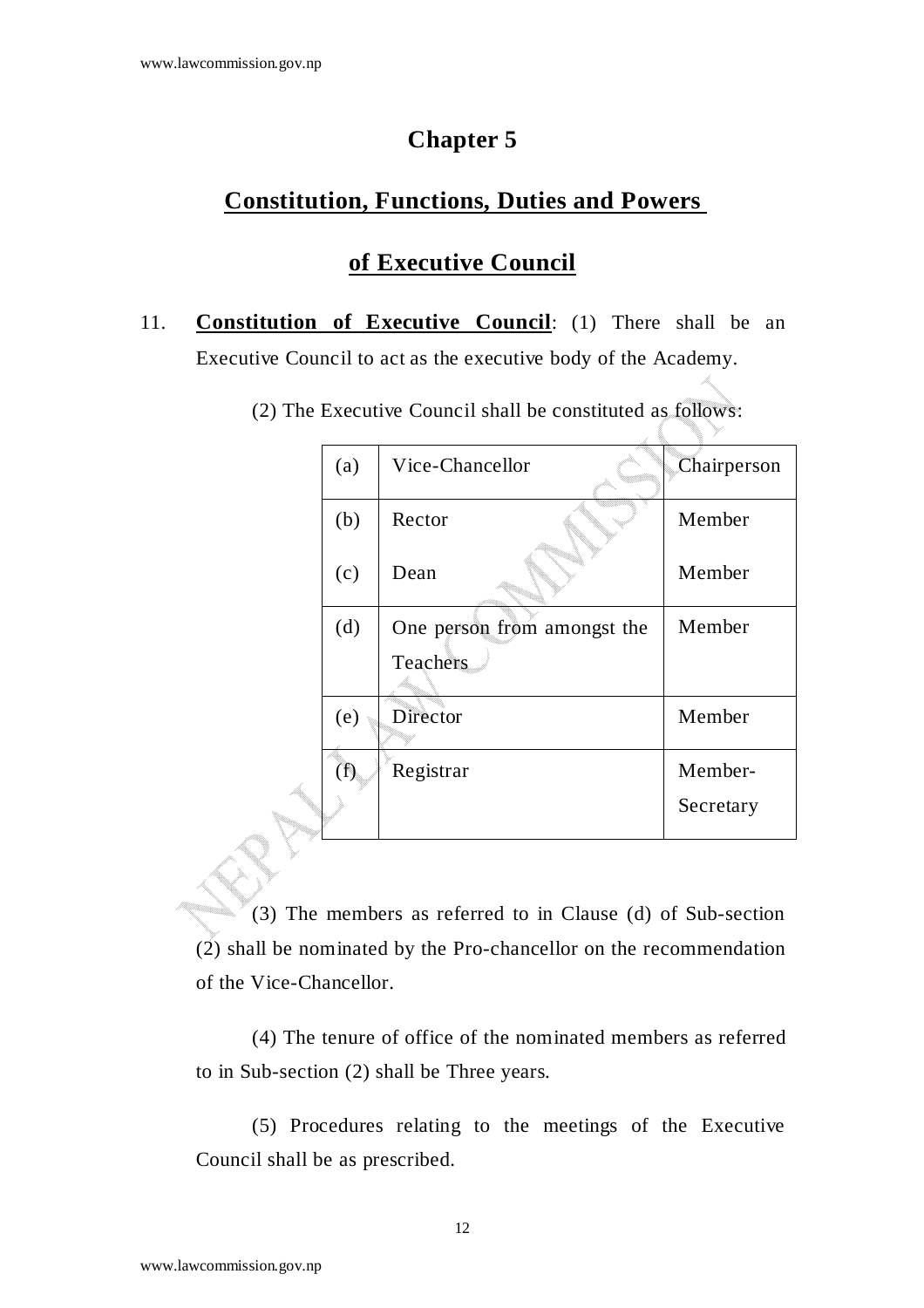- 12. **Functions, Duties and Powers of the Executive Council**: The functions, duties and powers of the Executive Council shall be as follows:
	- (a) To execute or cause to execute the decisions and directives of the Senate,
	- (b) To prepare annual programmes, budget, progress report, audit report and other resolutions and introduce them to the Senate for approval,
	- (c) To operate, look after and protect the fund and movable and immovable property of the Academy,
	- (d) To sell or lease the movable and immovable property of the Academy subject to the policy, guidelines of the Senate,
	- (e) To coordinate, look after, supervise the programmes to be operated by the Academy and submit its report to the Senate,
	- (f) To draft the Rules relating to the Academy and introduce them to the Senate for approval,
	- (g) To appoint and promote teachers and employees necessary for the Academy on the recommendation of the Service Commission,
	- (h) To accept donation, financial and other assistance to the Academy,
	- (i) To carry out functions as prescribed by the Senate,
	- (h) To carry out other functions as prescribed.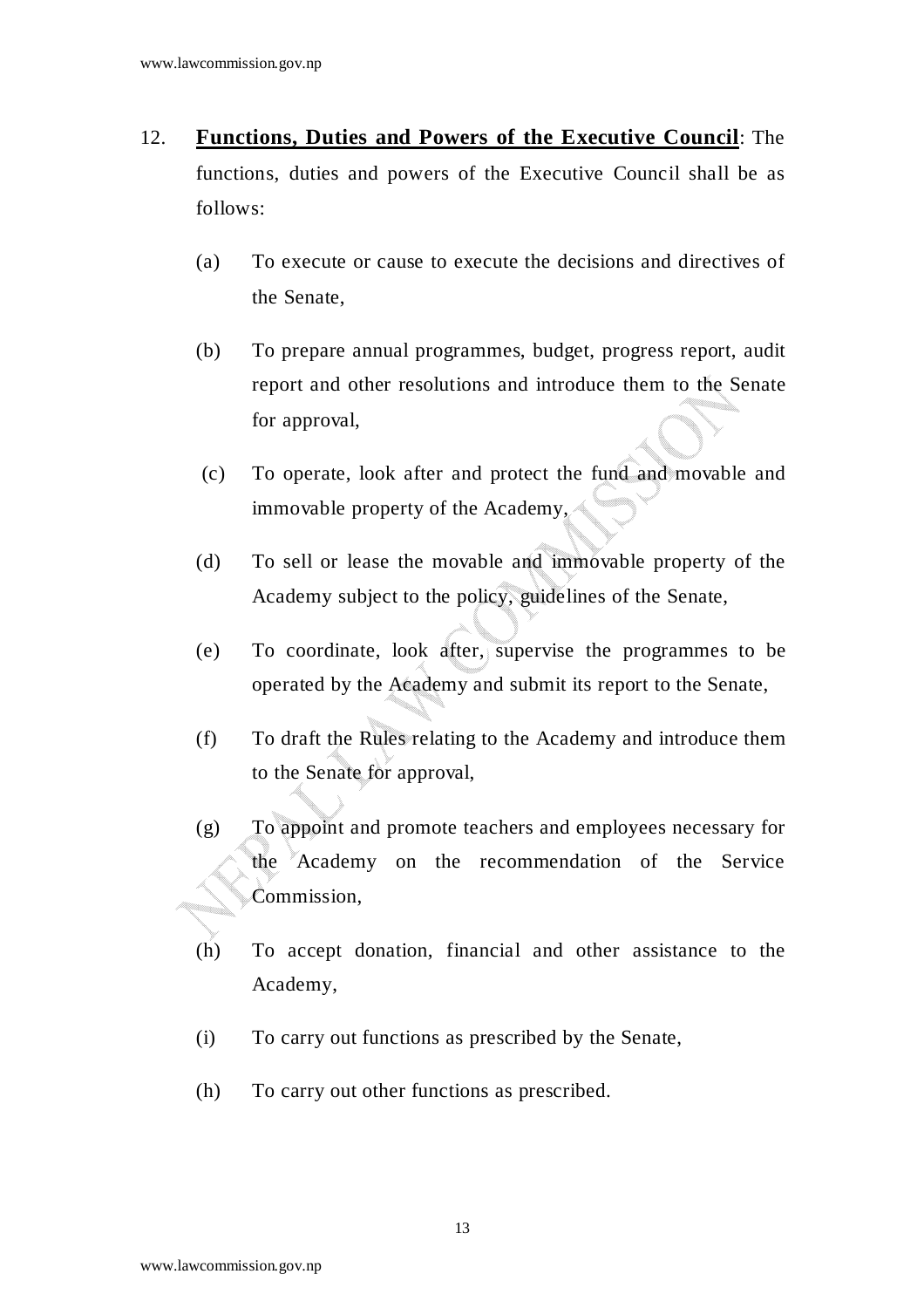## **Chapter 6**

## **Service Commission**

13. **Service Commission**: (1) In order to recommend for the appointment and promotion of the teachers and employees of the Academy, there shall be a service commission.

 (2) The Service Commission shall have the Chairperson and Two members.

 (3) The Senate shall appoint Chairperson and members from amongst the following persons,-

| (a) | A person from amongst the<br>Chairperson |
|-----|------------------------------------------|
|     | persons who has obtained at least        |
|     | Masters Degree in Medical                |
|     | Sciences having working                  |
|     | experience of at least Twenty            |
|     | years in the concerned field             |
| (b) | Member<br>A person from amongst the      |
|     | persons who obtained at least            |
|     | Masters Degree in Medical                |
|     | Sciences having working                  |
|     | experience of at least Fifteen           |
|     | years in the concerned field             |
|     |                                          |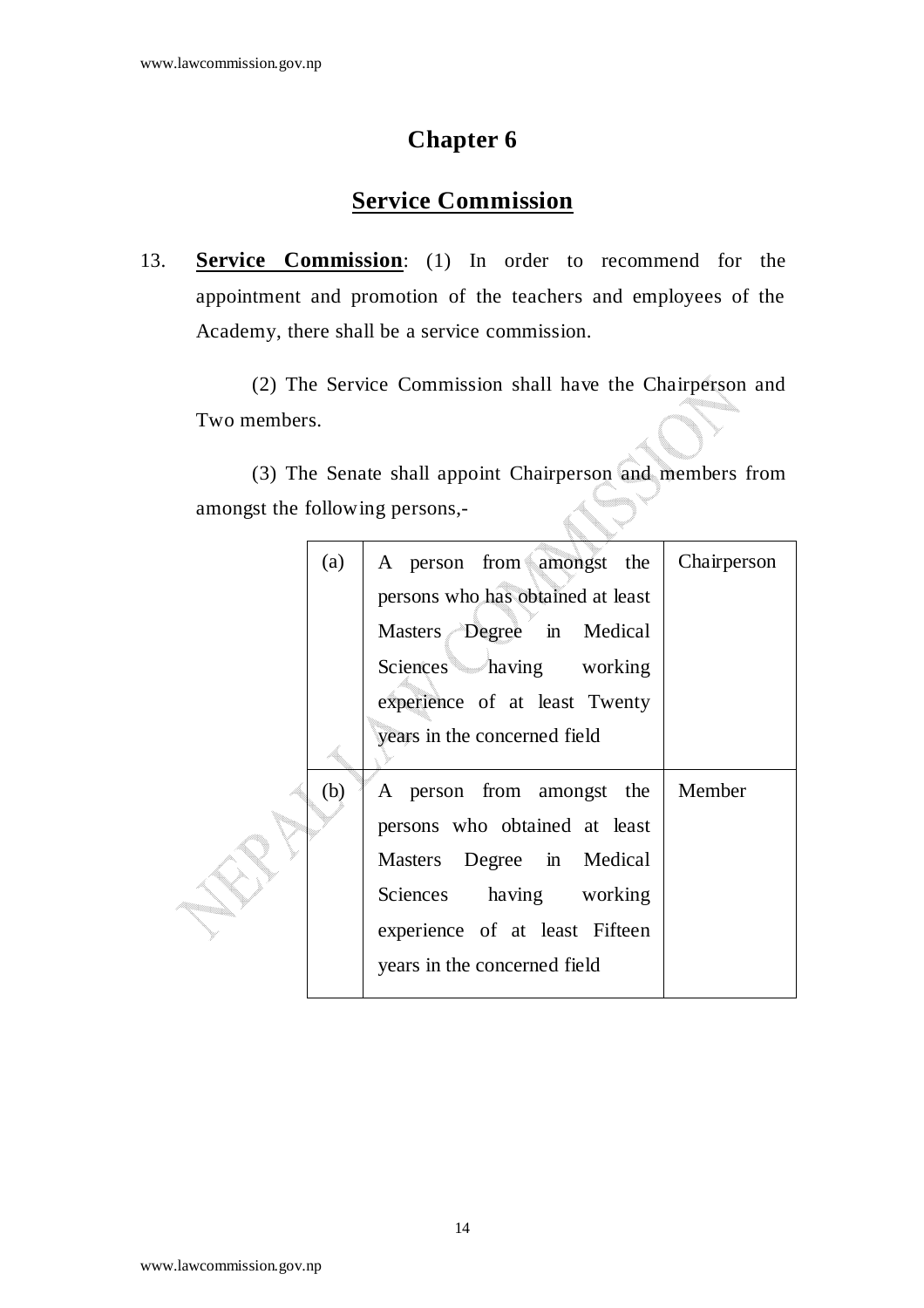| (c) | A person from amongst the         | Member |
|-----|-----------------------------------|--------|
|     | persons who has obtained at least |        |
|     | Bachelors Degree in Law,          |        |
|     | Public<br>Management<br>or        |        |
|     | Administration having working     |        |
|     | experience of at least Fifteen    |        |
|     | years in the concerned field      |        |
|     |                                   |        |

 (4) The tenure of office of the Chairperson and the members of the Service Commission shall be Four years.

 (5) Other functions, duties and powers of the Service Commission shall be as prescribed.

 (6) Remuneration, facilities and other conditions of service of the Chairperson and members of the Service Commission shall be as prescribed.

(7) Procedures relating to the meetings of the Service Commission shall be as prescribed.

### **Chapter 7**

# **Establishment and Operation of the Hospital and Educational Institutions,**

14. **Establishment and Operation of Hospital**: (1) The Academy shall establish Hospital in order to carry out high standard study or research activities in Health field and to provide qualitative health service.

(2) The *Bir* Hospital established and operated as per prevailing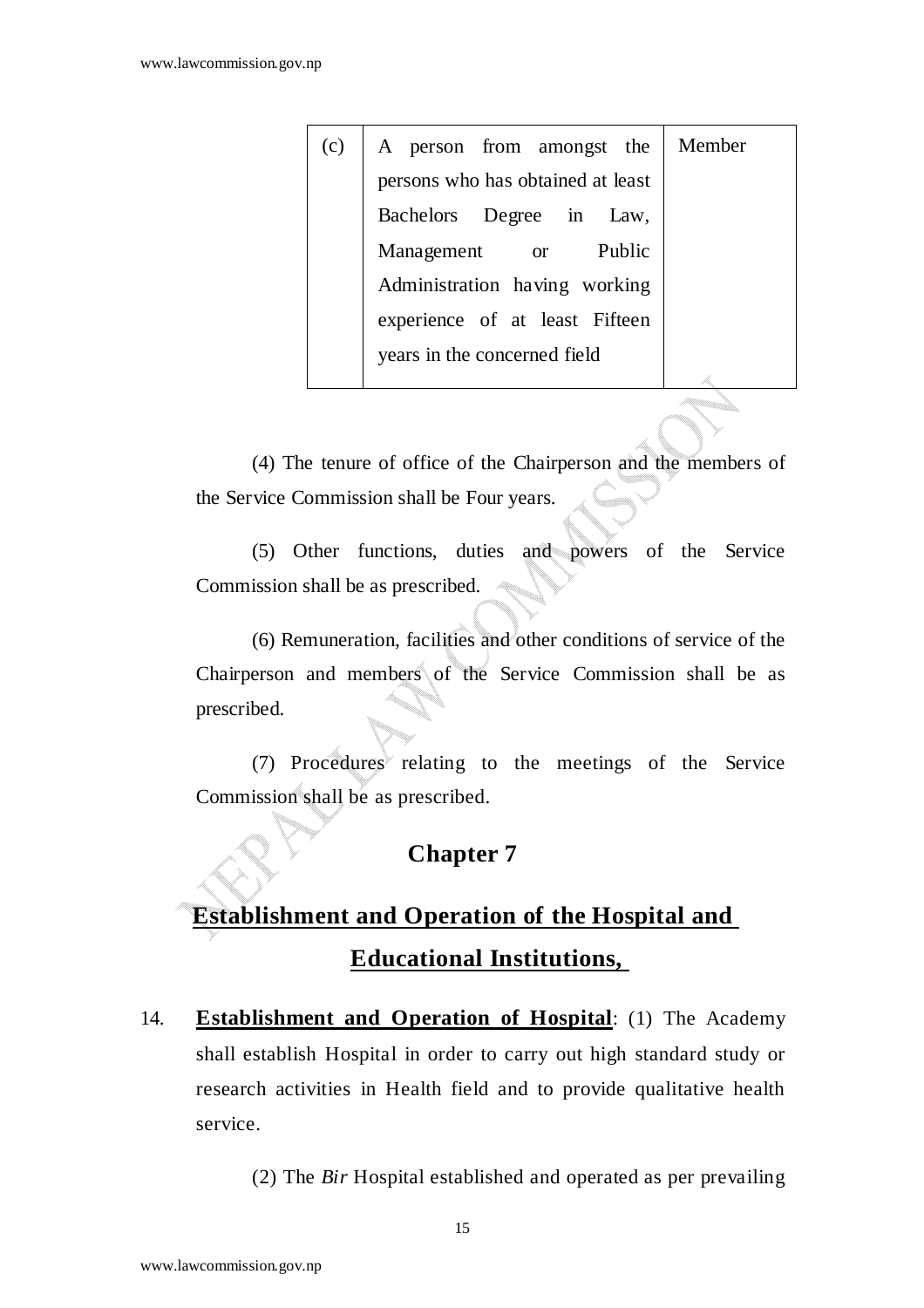law at the time of the commencement of this Act shall deemed to have been established pursuant to Sub-section (1).

 (3) The operation and management of the Hospital shall be as prescribed.

15. **Establishment and Operation of Educational Institutions**: (1) The Academy may establish Educational Institutions with the objective of providing education in the various subjects relating to Health Sciences.

 (2) The nursing campus established and operated under the Hospital at the time of the commencement of this Act shall deemed to have been established pursuant to Sub-section (1).

(3) The operation of the nursing campus shall be as prescribed.

#### **Chapter 8**

#### **Official, Teacher and Employee of the Academy**

16. **Chancellor:** (1) The Prime Minister shall be the Chancellor of the Academy.

(2) The Chancellor shall be the chief of the Academy.

17. **Pro-Chancellor**: (1) The Minister or the Minister of State for Health and Population shall be the Pro-Chancellor of the Academy.

 (2) The Pro-Chancellor may inspect the Academy and give directions as required.

18. **Vice-Chancellor**: (1) The Vice-Chancellor shall be the chief official, working for full-time, at the Academy.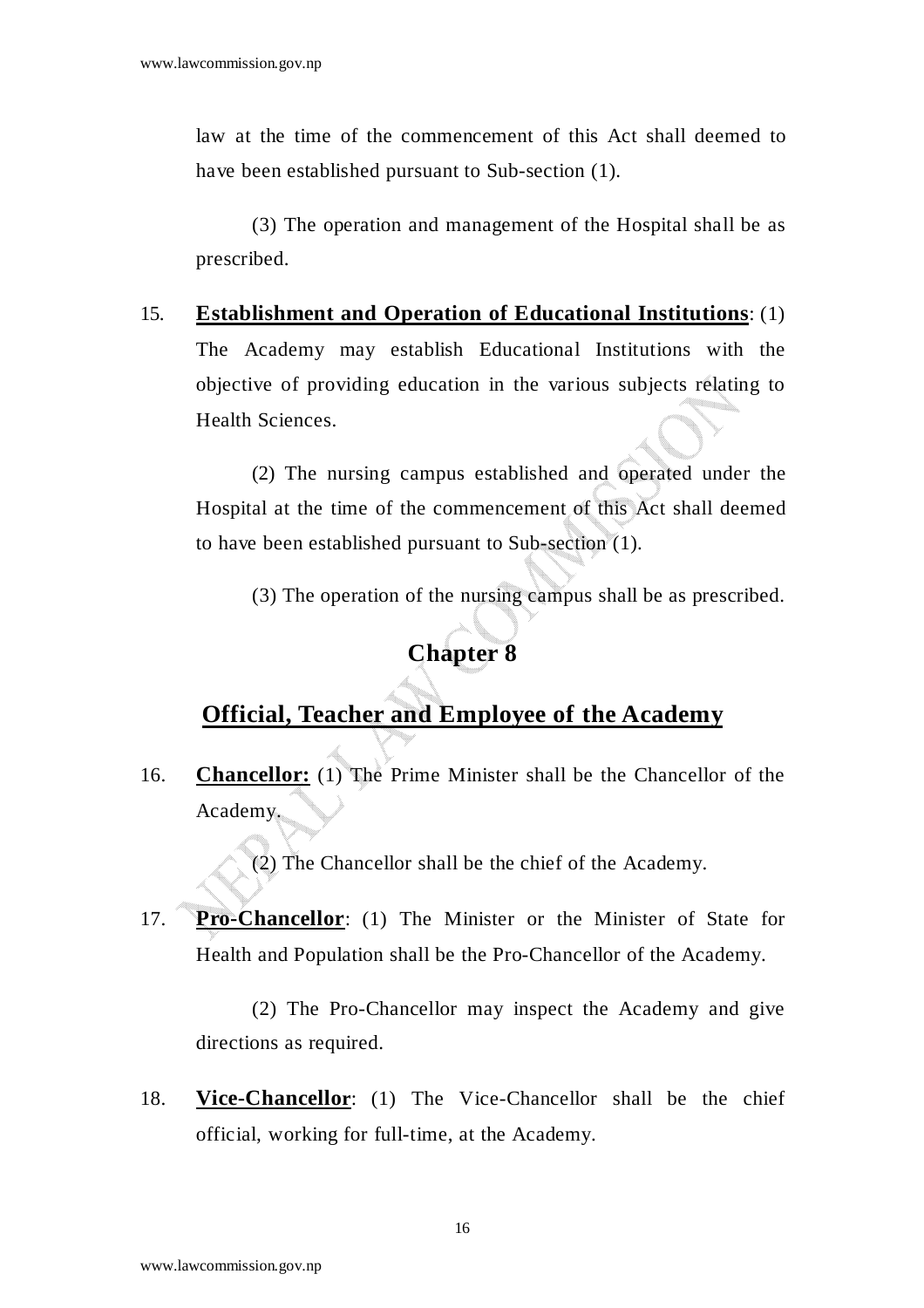(2) In order to recommend for appointment to the post of Vice-Chancellor, a committee in the Chairpersonship of Prochancellor with other Two members shall be constituted by the Chancellor and the Chancellor shall appoint Vice-chancellor from the recommendation of such Committee.

 (3) The tenure of office of the Vice-Chancellor shall be Four years.

 (4) In absence of the Vice-Chancellor, his/her functions shall be carried out as provided by the Pro-Chancellor.

 (5) The functions, duties and powers of the Vice-Chancellor shall be as prescribed.

 (6) The remuneration, facilities and conditions of service of the Vice-Chancellor shall be as prescribed.

19. **Rector, Registrar and Dean***:* (1) The Rector, Registrar and Dean shall be appointed by the Pro-Chancellor on the recommendation of the Vice-Chancellor.

 (2) The tenure of office of the Rector, Registrar and Dean shall be Four years.

(3) The appointment, functions, duties and powers, remuneration, facilities and conditions of service of the Rector, Registrar and Dean shall be as prescribed.

20. **Director**: (1) There shall be a Director to carry out the function as an administrative chief of the Hospital.

(2) The appointment, functions, duties and powers and conditions of service of the Director shall be as prescribed.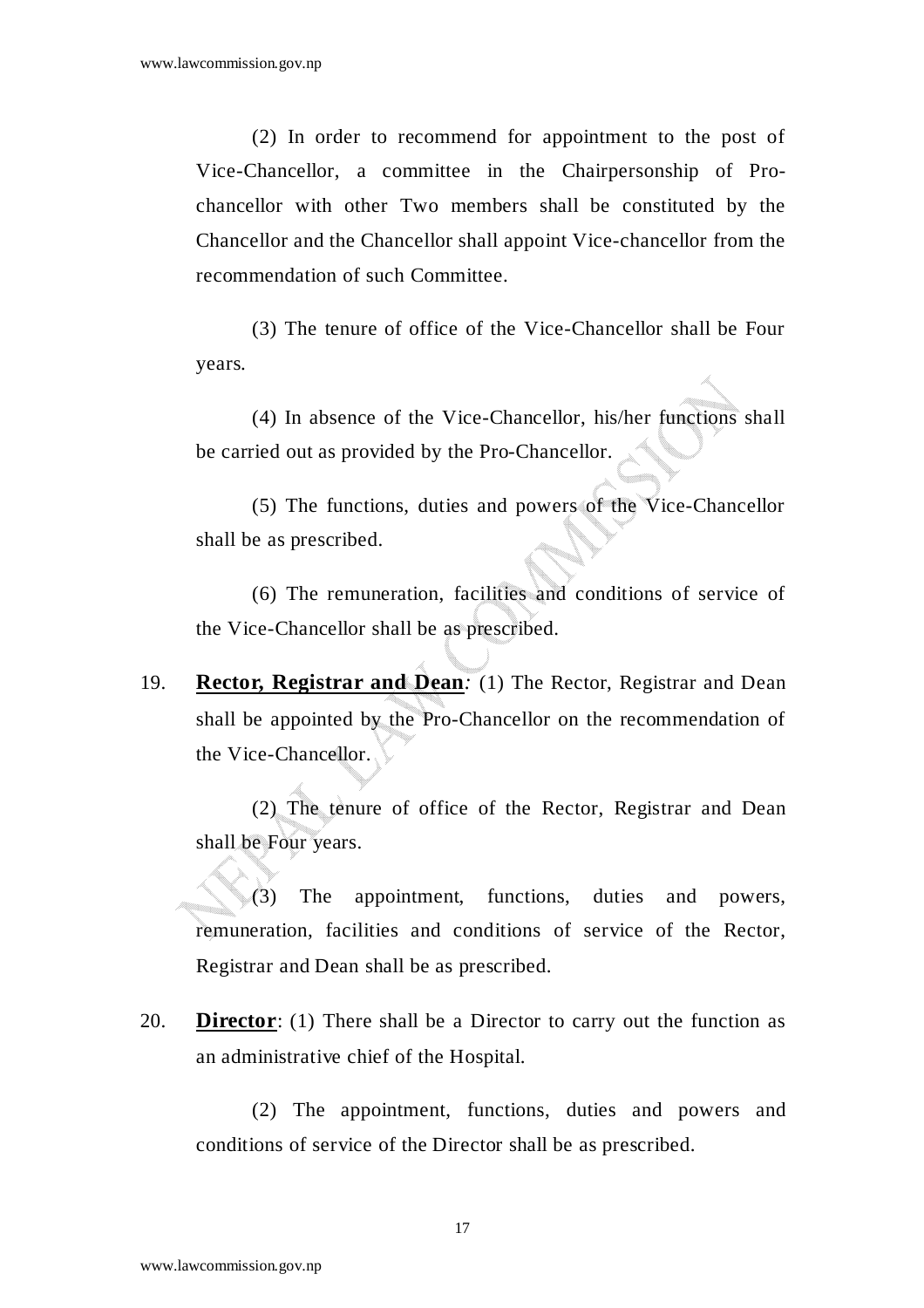21. **Other Officials**: (1) There shall be other Officials at the Academy as prescribed.

(2) The appointment, functions, duties and powers and conditions of service of the Officials as referred to in Sub-section (1) shall be as prescribed.

22. **Removal from Office**: (1) If One Fourth of the currently existing members of the Senate make an application in writing to the Chancellor that the Vice-Chancellor, Rector or Registrar are failing to perform the duties of their respective posts or not performing their duties honestly or not abiding by the conduct as required to their post, the Chancellor shall form an Inquiry Committee under the chairpersonship of the Pro-chancellor along with Two members of the Senate.

 (2) In case Inquiry Committee as referred to in Sub-section (1) recommends that the Vice-Chancellor, Rector or Registrar are failing to perform the duties of their respective posts or not performing their duties honestly or not abiding by the conduct as required to their post and it such report is approved by the Senate, the Chancellor shall remove Vice-Chancellor, Rector or Registrar from office.

 (3) The process of removal from office to other Official besides the Vice-Chancellor, Rector or Registrar shall be as prescribed.

(4) A reasonable opportunity to defend himself/herself shall be provided before removing from the office to the Official as referred to in Sub-section (2) or (3).

23**. Teacher and Employee of the Academy**: (1) There shall be teachers and employees at the Academy in required numbers.

 (2) The functions, duties, powers and appointment of the teachers and employees of the Academy shall be as prescribed on the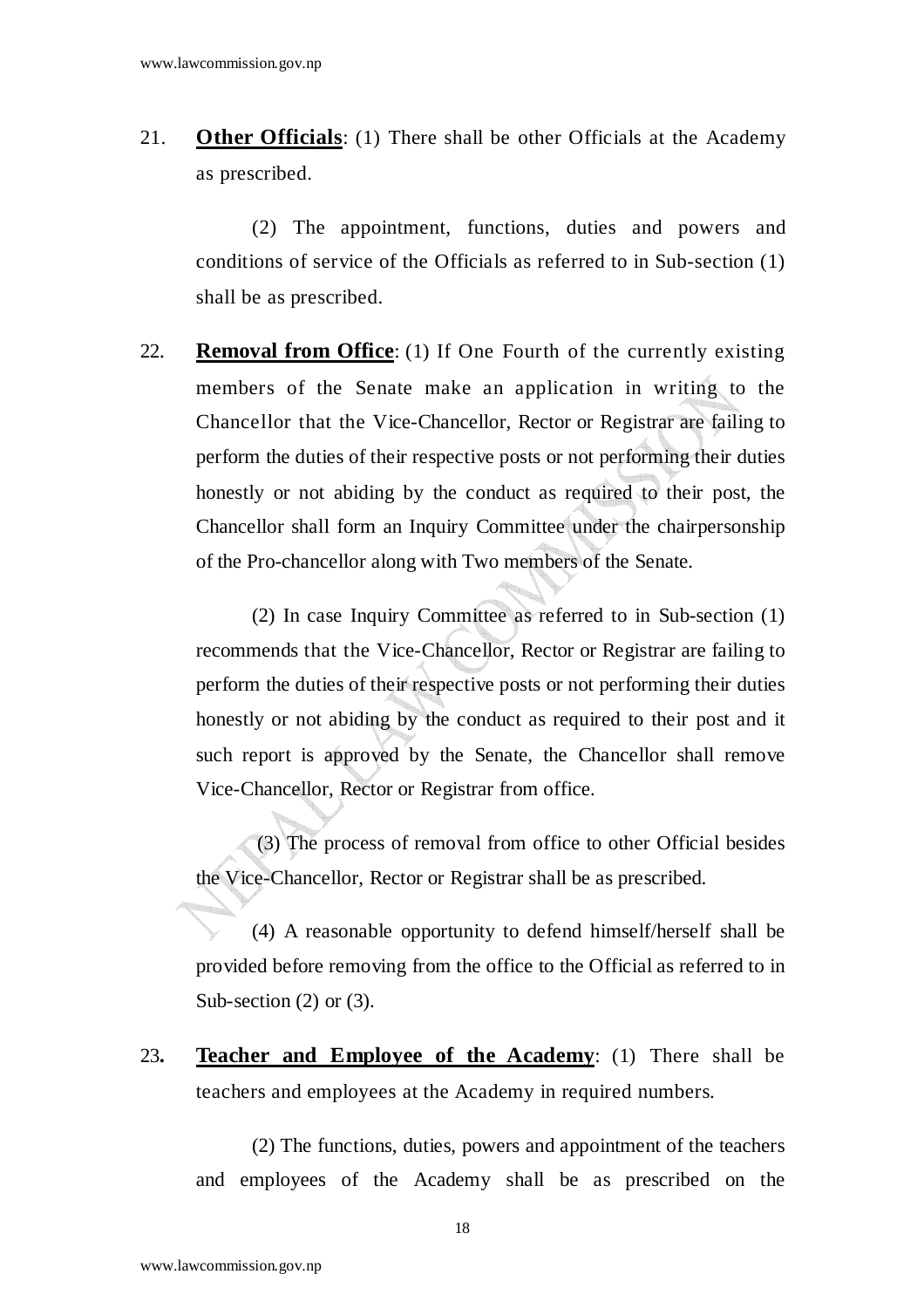recommendation of the Service Commission.

(3) The functions, duties and powers, remuneration, facilities and conditions of service of the teachers and employees of the Academy shall be as prescribed.

24. **Employees may be deputed**: (1) The Government of Nepal may send any employee of the Health Service on deputation in the Academy on the request of the Academy.

 (2) The deputed employee as referred to in Sub-section (1) shall entitle to receive the facility as equal of the employee of the Academy.

# **Chapter 9**

### **Fund of the Academy and Audit**

25. **Fund of the Academy**: (1) There shall be a separate fund of the Academy.

(2) The fund as referred to in Sub-section (1) shall consist of the following amounts:

- (a) The amount received from Government of Nepal,
- (b) The amount received from educational fees and service fees,
- (c) The amount received as an assistance or loan from national and foreign individual, associations, institutions or foreign government,
- (d) The amount to be received from any other source.
- (3) While receiving any amount from foreign individual,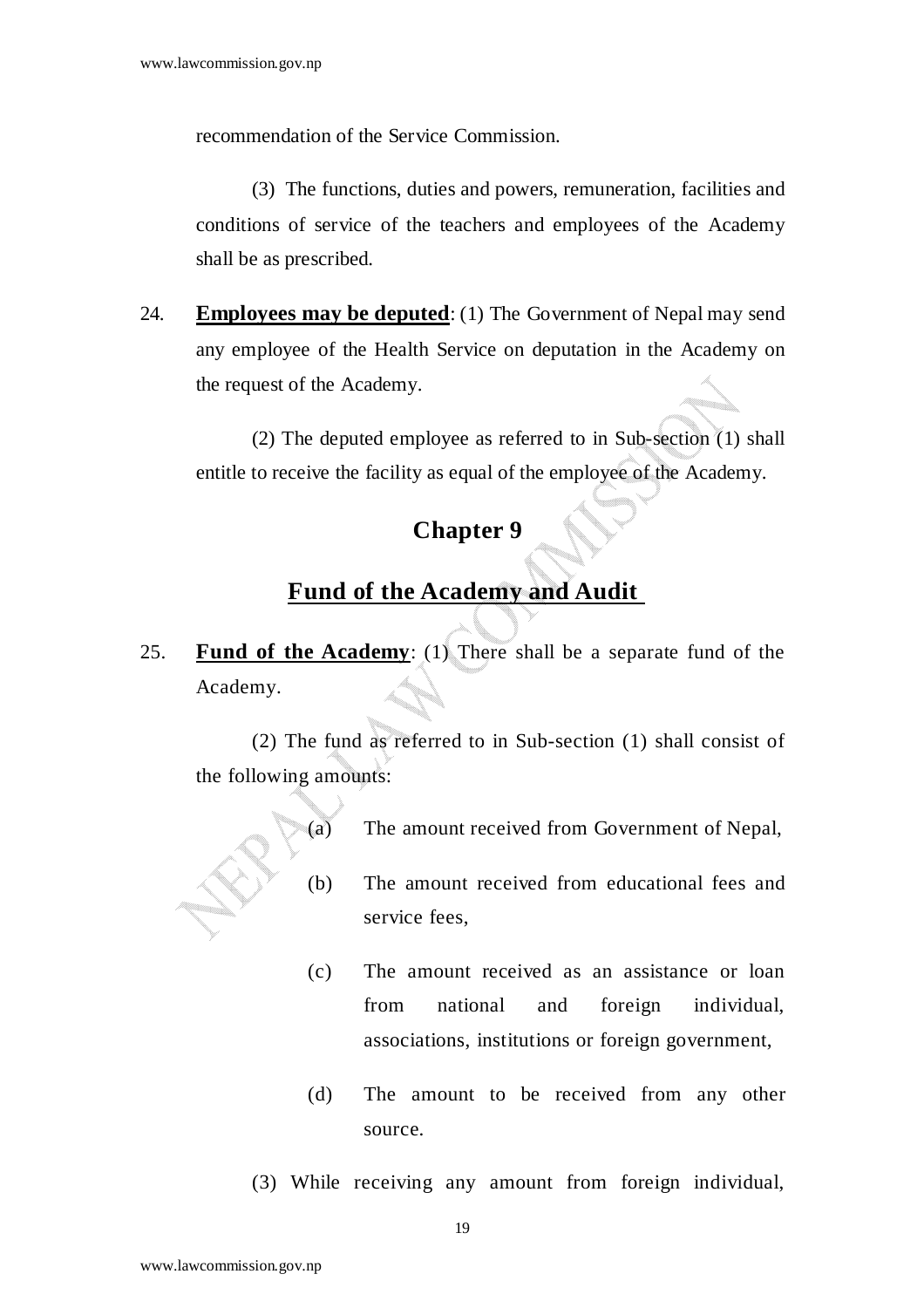association, institution or government pursuant to Clause (c) of Subsection (2), the Academy shall have to obtain approval of Government of Nepal.

 (4) The amount of the fund of the Academy shall be deposited in an account opened in the bank or financial institution.

 (5) All expenditure of the Academy shall be borne by the fund pursuant to Sub-section (1).

 (6) The fund and account of the Academy shall be operated as prescribed.

26. **Accounts and Auditing**: (1) The accounts of incomes and expenditures of the Academy shall be maintained pursuant to the prevailing laws.

 (2) The audit of the Academy shall be carried out by the Auditor General.

#### **Chapter 10**

#### **Miscellaneous**

27. **Annual report**: (1) The Academy shall submit its annual report stating its functions and activities within a year to the Government of Nepal within Three months of the expiry of every fiscal year.

 (2) The report as referred to in Sub-section (1) shall include brief details of the functions performed with in a year and achievements of the Academy in addition to other details.

28. **Committee may be constituted**: (1) The Academy may constitute a Committee, as per necessity, to carry out its functions smoothly as per this Act.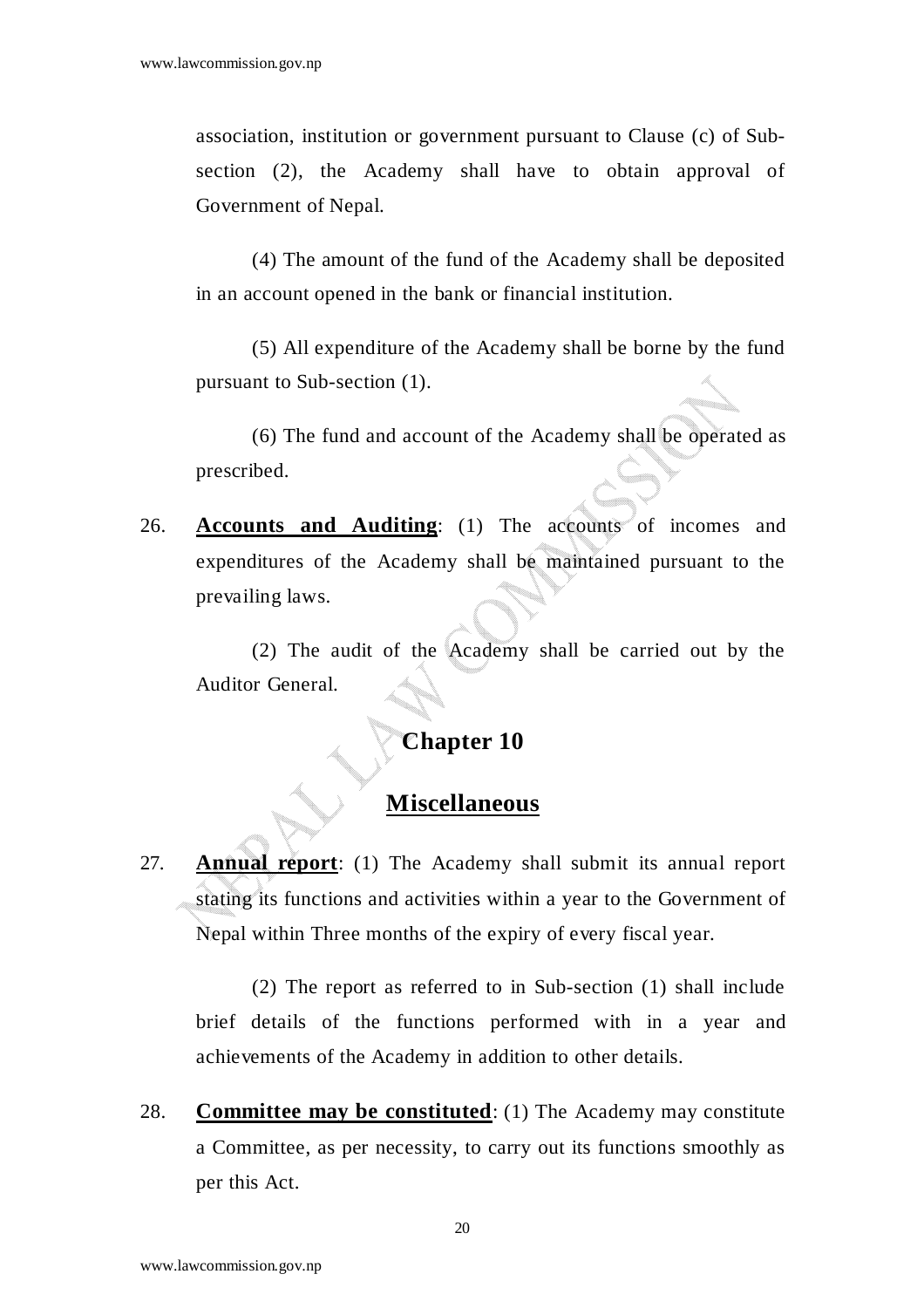(2) The functions, duties, powers and proceedings of the Committee as referred to in Sub-section (1) shall be determined by the Academy at the time of its constitution.

- 29. **Act not to be invalid:** Where an act has been done after the vacancy of a post of any official or member of the Academy or on occurrence of any error in the appointment of official or member, such act of the Academy shall not be invalid merely on such ground.
- 30. **Delegation of powers:** (1) The Senate may delegate any of the powers conferred on it under this Act to the Executive Council or the Vice-Chancellor as per necessity.

 (2) The Academic Council, Service Commission or Executive Council may delegate any of the powers conferred on it under this Act to any Officials or any subordinate bodies as per necessity.

- 31. **To Act in Accordance with National Health and Education Policy:** It shall be the duty of the Academy to act in accordance with the National Health and Education Policy approved by Government of Nepal.
- 32. **May give Direction**: The Government of Nepal may give direction in relation of the functions and activities of the Academy and the Academy shall have a duty to abide by such direction.
- 33. **Liaison with Government of Nepal**: Ministry of Health and Population shall liaison the Academy with the Government of Nepal.
- 34. **Employee may remain in the Academy**: (1) If an employee of the Nepal Health Service serving in the Hospital at the time of commencement of this Act desires to serve in the Hospital, he/she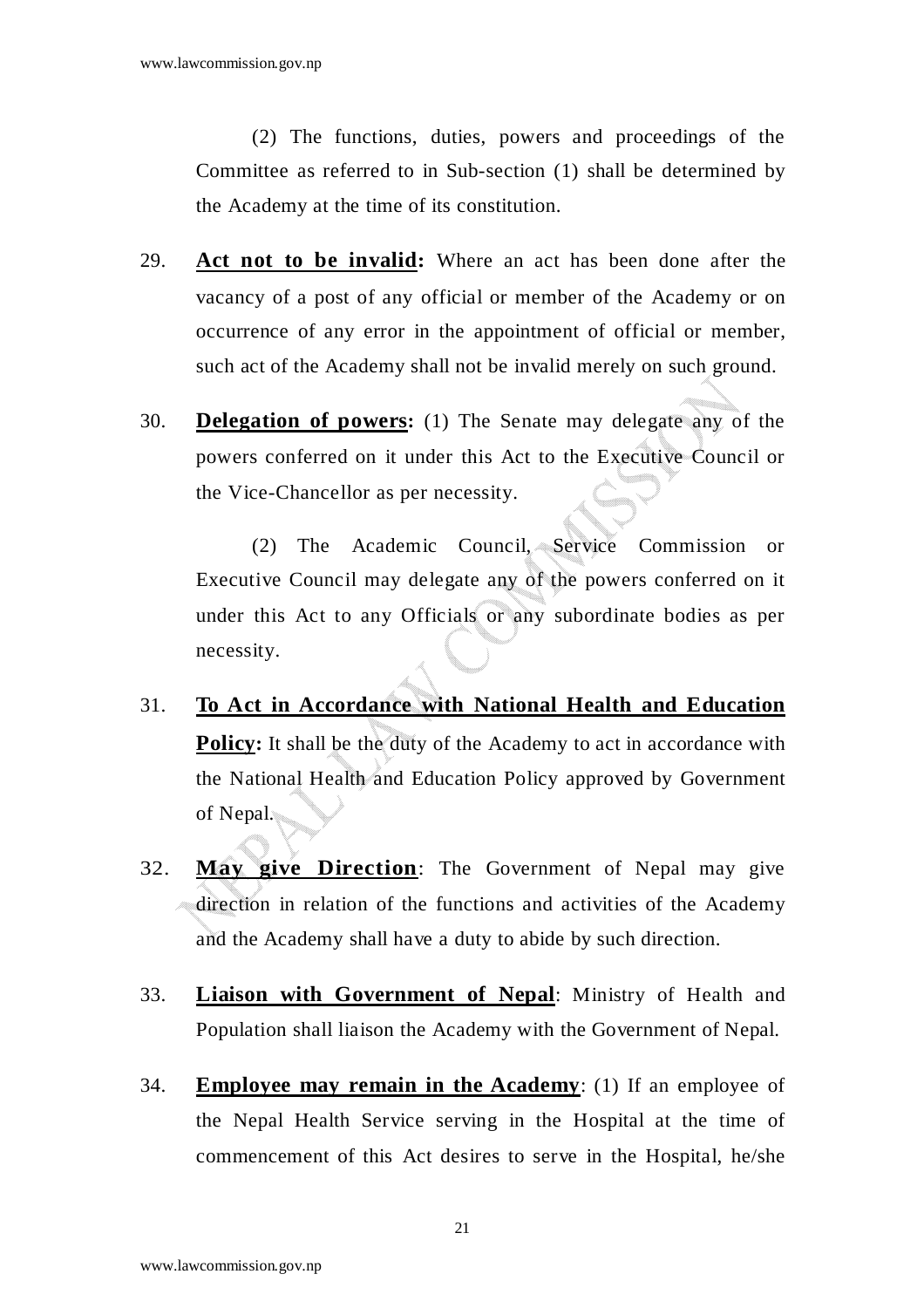shall submit an application within Six months of the commencement of Service Rules framed hereunder to the Ministry of Health and Population.

 (2) If the Government of Nepal provides an approval to remain as an employee of the Academy to the employee who submits an application pursuant to Sub-section (1), he/she shall be deemed to be an employee of the Academy.

 (3) The period served in the Health Service by an employee who wants to remain as an employee of the Academy pursuant to Sub-section (2) shall be counted as a service period of the Academy.

35. **Power to Frame Rules**: For the implementation of the objectives of this Act, the Academy may frame necessary Rules.

 Provided that, approval of the Government of Nepal shall be obtained while making Rules on matters involving financial burden on the Government of Nepal.

36. **Repeal and Savings:** (1) The *Bir* Hospital Development Committee (Formation) Order, 2063 (2007) is, hereby, repealed.

(2) All functions and proceedings performed as per the Order pursuant to Sub-section (1) shall be deemed to have been performed under this Act.

(3) The movable, immovable property, transactions, loans, assets as well and rights and obligations of the *Bir* Hospital Development Committee as per the Order pursuant to Sub-section (1) shall deemed to have been devolved on the Academy.

(4) The employees who have served in the Committee pursuant to Sub-section (1) shall be deemed to have been transferred